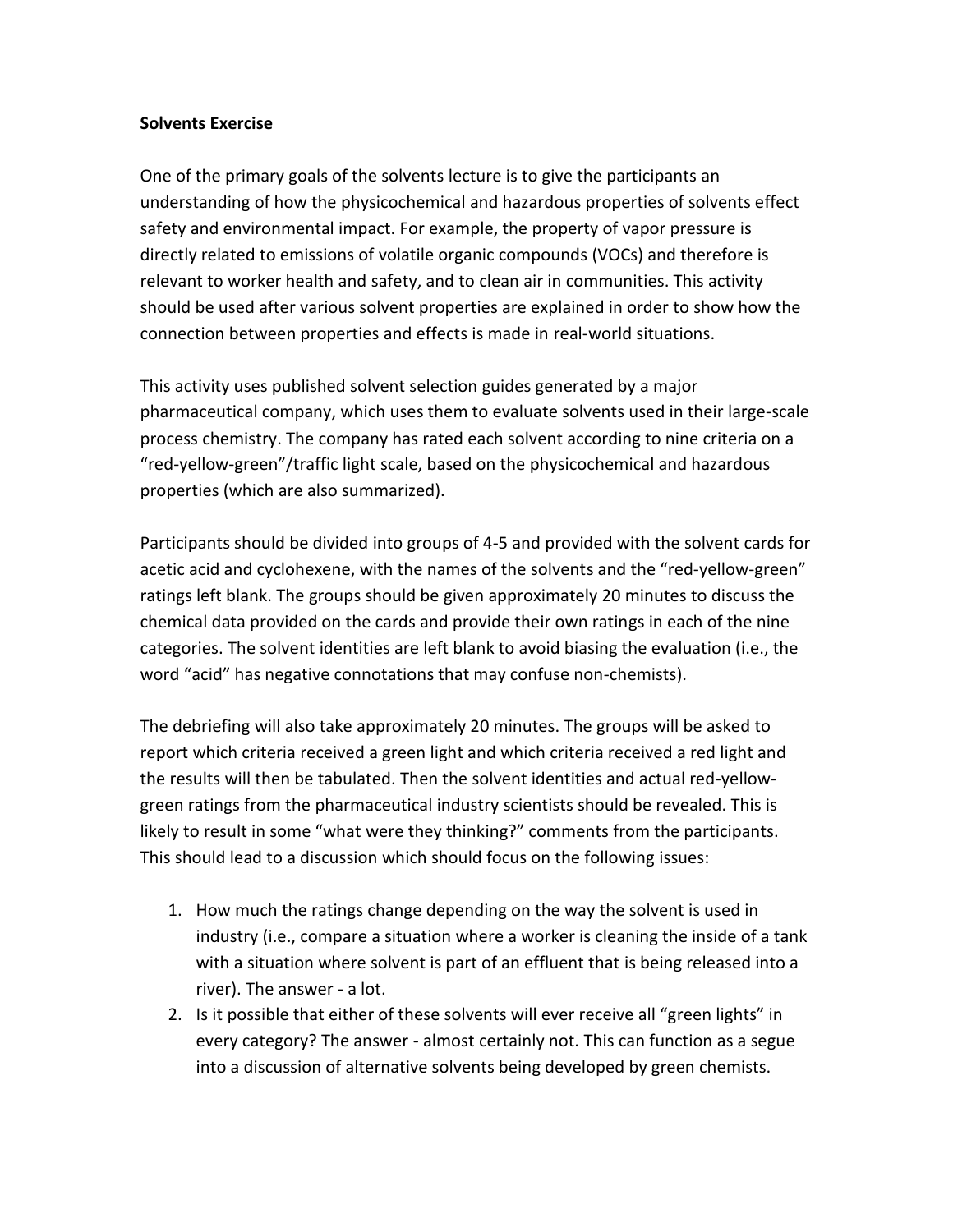This activity requires participants to convert the "dry" numbers seen in the list of solvent property data into a framework that can be used to make decisions that are faced in the real world. It highlights the ambiguities that can arise from this kind of process but at the same time reinforces the connection between chemical structure, properties, and the larger-scale consequences. This should provide some food for thought as the lecture transitions into "green solvents" and is related to the overall course themes related to designing safer chemicals.

The solvent cards and the answers are provided below.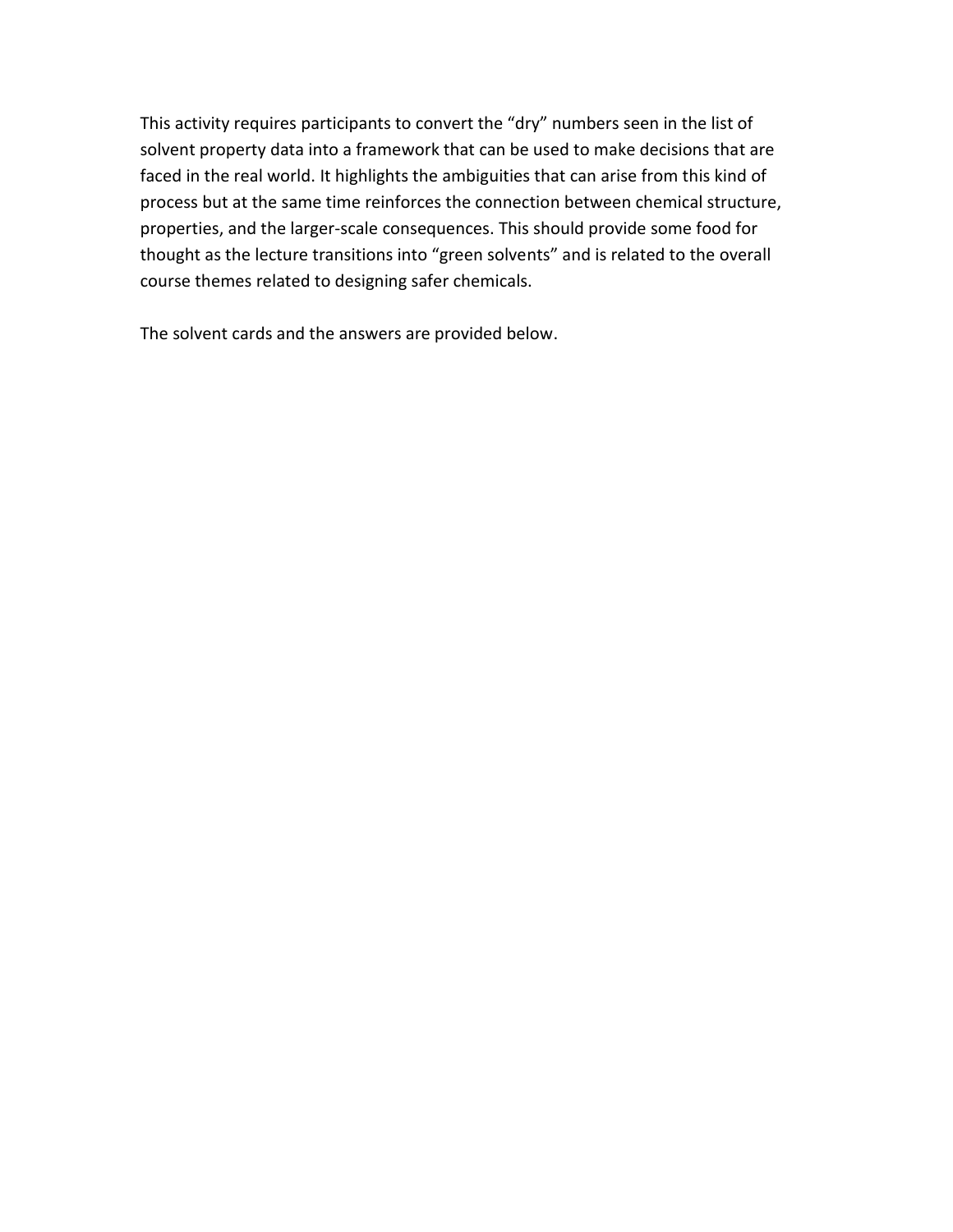## Solvent 1

Incineration Recycle Biotreatability VOC emission Environmental impact to water Environmental impact to air Health hazard Exposure potential Safety hazard

> major issues have been identified; appropriate control procedures need to be in place. issues have been identified; the need for control procedures should be considered. no major issues have been identified in this area.

| ICH category<br>Molecular wt                      | 3 |            | Permitted daily exposure limit (mg/day)<br>60.05                                                          | >5 |
|---------------------------------------------------|---|------------|-----------------------------------------------------------------------------------------------------------|----|
| Melting point (°C)                                |   |            | 17                                                                                                        |    |
| Boiling point (°C)                                |   |            | 118                                                                                                       |    |
| Vapor pressure (mm)                               |   |            | 15.5                                                                                                      |    |
| Solubility in water (gm/L)                        |   |            | Miscible.                                                                                                 |    |
| Odor threshold (ppm)                              |   |            | $0.1 - 0.2$                                                                                               |    |
| Density                                           |   |            | 1.05                                                                                                      |    |
| Vapor density $(air = 1)$                         |   |            | 2.07                                                                                                      |    |
| Log K <sub>ow</sub>                               |   |            | $-0.17$                                                                                                   |    |
| Worst case ecotoxicity $EC_{50}$ (mg/L) [species] |   |            | 47 [daphnia]                                                                                              |    |
| Degradation in water                              |   |            | Biodegradable.                                                                                            |    |
| Ozone creation potential POCP                     |   |            | 16                                                                                                        |    |
| Half life for evaporation from a river (days)     |   |            | Very slow                                                                                                 |    |
| Exposure limit [ ACGIH 8hr TWA ] (ppm)            |   |            | 10                                                                                                        |    |
| Flash point (°C)                                  |   |            | 39                                                                                                        |    |
| Conductivity (Ps/M)                               |   |            | 1120000                                                                                                   |    |
| Risk phrase(s)                                    |   |            | Flammable. Causes severe bums.                                                                            |    |
| Heat of combustion (Btu/lb)                       |   |            | 5645                                                                                                      |    |
| Dielectric constant                               |   |            | 6.2                                                                                                       |    |
| Autoignition temperature (°C)<br>AZEOTROPE DATA   |   |            | 426                                                                                                       |    |
| Solvent                                           |   | %solvent 1 | The following azeotropes (excluding zeotropes) with other solvents have been reported:<br>$bp(^{\circ}C)$ |    |
| Cyclohexane                                       |   | 9.6        | 78.8                                                                                                      |    |
| Dioxane                                           |   | 77         | 119.5                                                                                                     |    |
| Ethyl benzene                                     |   | 66         | 114.6                                                                                                     |    |
| Heptane                                           |   | 33         | 91.7                                                                                                      |    |
| Hexane                                            |   | 6          | 68.5                                                                                                      |    |
| Nitroethane                                       |   | 30         | 112.4                                                                                                     |    |
| Pyridine                                          |   | 51         | 138.1                                                                                                     |    |
| Toluene                                           |   | 28         | 100.6                                                                                                     |    |
| Triethylamine                                     |   | 67         | 163                                                                                                       |    |
| Xylene                                            |   | 72         | 115.3                                                                                                     |    |

50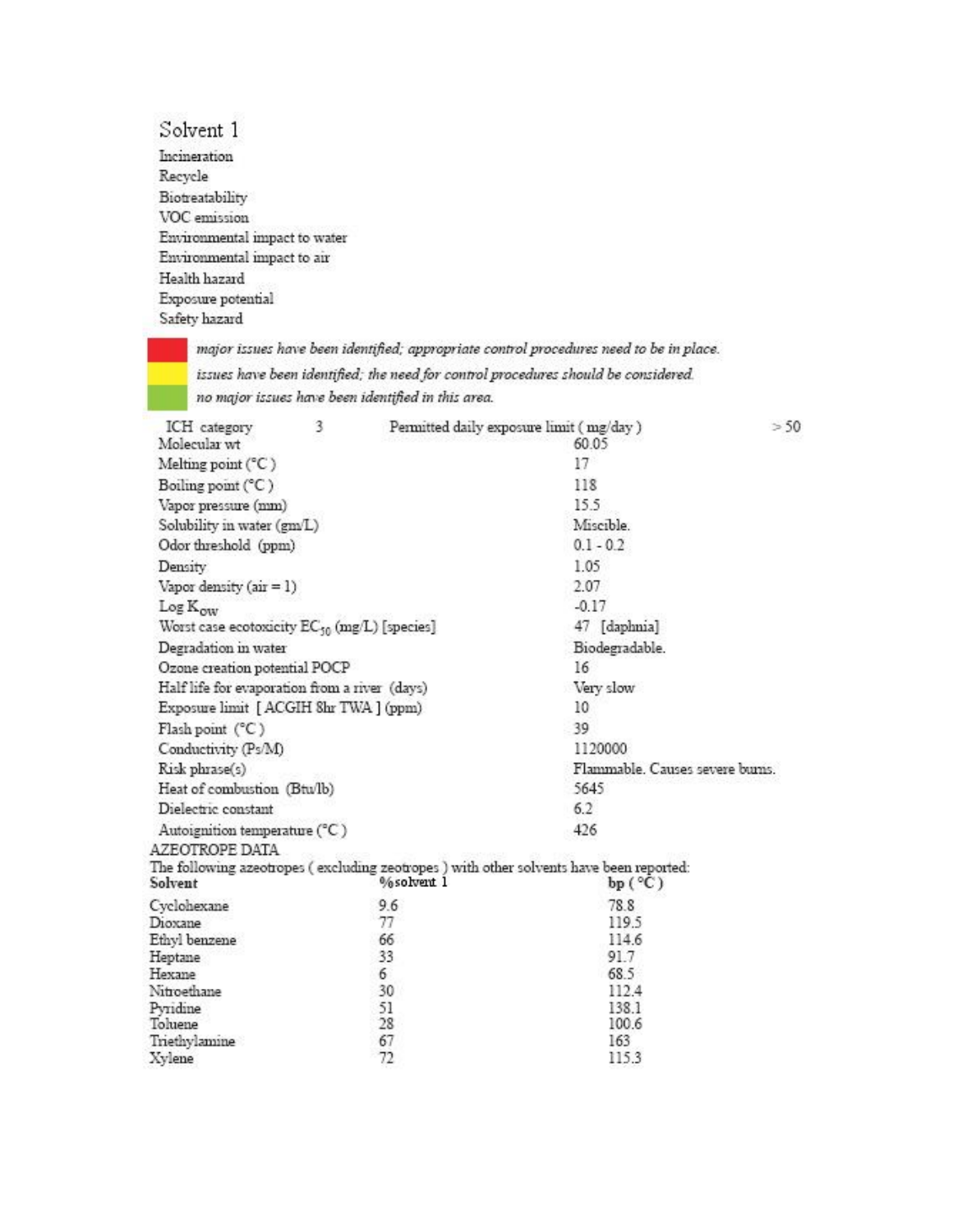| Solvent <sub>2</sub>                 |                                                          |                                                                                                                                                                              |                      |
|--------------------------------------|----------------------------------------------------------|------------------------------------------------------------------------------------------------------------------------------------------------------------------------------|----------------------|
|                                      |                                                          |                                                                                                                                                                              |                      |
| Incineration                         |                                                          |                                                                                                                                                                              |                      |
| Recycle                              |                                                          |                                                                                                                                                                              |                      |
| Biotreatability                      |                                                          |                                                                                                                                                                              |                      |
| VOC emission                         |                                                          |                                                                                                                                                                              |                      |
| Environmental impact to water        |                                                          |                                                                                                                                                                              |                      |
| Environmental impact to air          |                                                          |                                                                                                                                                                              |                      |
| Health hazard                        |                                                          |                                                                                                                                                                              |                      |
| Exposure potential                   |                                                          |                                                                                                                                                                              |                      |
| Safety hazard                        |                                                          |                                                                                                                                                                              |                      |
|                                      | no major issues have been identified in this area.       | major issues have been identified; appropriate control procedures need to be in place.<br>issues have been identified; the need for control procedures should be considered. |                      |
| ICH category<br>2                    | Permitted daily exposure limit (mg/day)                  |                                                                                                                                                                              | 38.8                 |
| Molecular wt                         |                                                          | 84.2                                                                                                                                                                         |                      |
| Melting point $(^{\circ}C)$          |                                                          | 7.                                                                                                                                                                           |                      |
| Boiling point $(^{\circ}C)$          |                                                          | 81                                                                                                                                                                           |                      |
| Vapor pressure (mm)                  |                                                          | 98                                                                                                                                                                           |                      |
| Solubility in water (gm/L)           |                                                          |                                                                                                                                                                              |                      |
| Odor threshold (ppm)                 |                                                          | 300                                                                                                                                                                          |                      |
| Density                              |                                                          |                                                                                                                                                                              |                      |
| Vapor density (air=1)                |                                                          |                                                                                                                                                                              |                      |
| $Log K_{ow}$                         |                                                          |                                                                                                                                                                              |                      |
|                                      | Worst case ecotoxicity EC <sub>50</sub> (mg/L) [species] |                                                                                                                                                                              |                      |
|                                      | Degradation in water                                     |                                                                                                                                                                              | Slow biodegradation. |
|                                      | Ozone creation potential POCP                            |                                                                                                                                                                              |                      |
|                                      | Half life for evaporation from a river (days)            |                                                                                                                                                                              |                      |
| Exposure limit [ACGIH 8hr TWA] (ppm) | 300                                                      |                                                                                                                                                                              |                      |
| Flash point (°C)                     |                                                          | $-20$                                                                                                                                                                        |                      |
| Conductivity (Ps/M)                  |                                                          | 2                                                                                                                                                                            |                      |
| Risk phrase                          |                                                          | Highly flammable.                                                                                                                                                            |                      |
| Heat of combustion (Btu/Ib)          |                                                          | 18684                                                                                                                                                                        |                      |
| Dielectric constant                  |                                                          |                                                                                                                                                                              |                      |
|                                      | Autoignition temperature (°C)                            |                                                                                                                                                                              |                      |
| AZEOTROPE DATA                       |                                                          | 245                                                                                                                                                                          |                      |
|                                      |                                                          | The following azeotropes (excluding zeotropes) with other common solvents have been reported:                                                                                |                      |
| Solvent                              | $%$ solvent 2                                            | bp (°C)                                                                                                                                                                      |                      |
| Acetic acid                          | 91.4                                                     | 78.8                                                                                                                                                                         |                      |
| Methyl ethyl ketone                  | 60                                                       | 71.8                                                                                                                                                                         |                      |
| Methyl acetate                       | 22                                                       | 55.5                                                                                                                                                                         |                      |
| Methanol                             | 63.6                                                     | 53.9                                                                                                                                                                         |                      |
| Isopropanol                          | 68                                                       | 69.4                                                                                                                                                                         |                      |
| Ethyl acetate                        | 44                                                       | 71.6                                                                                                                                                                         |                      |
| Acetone                              | 32.5                                                     | 53                                                                                                                                                                           |                      |
| 1-Butanol                            | $90 - 95$                                                | $80 - 82$                                                                                                                                                                    |                      |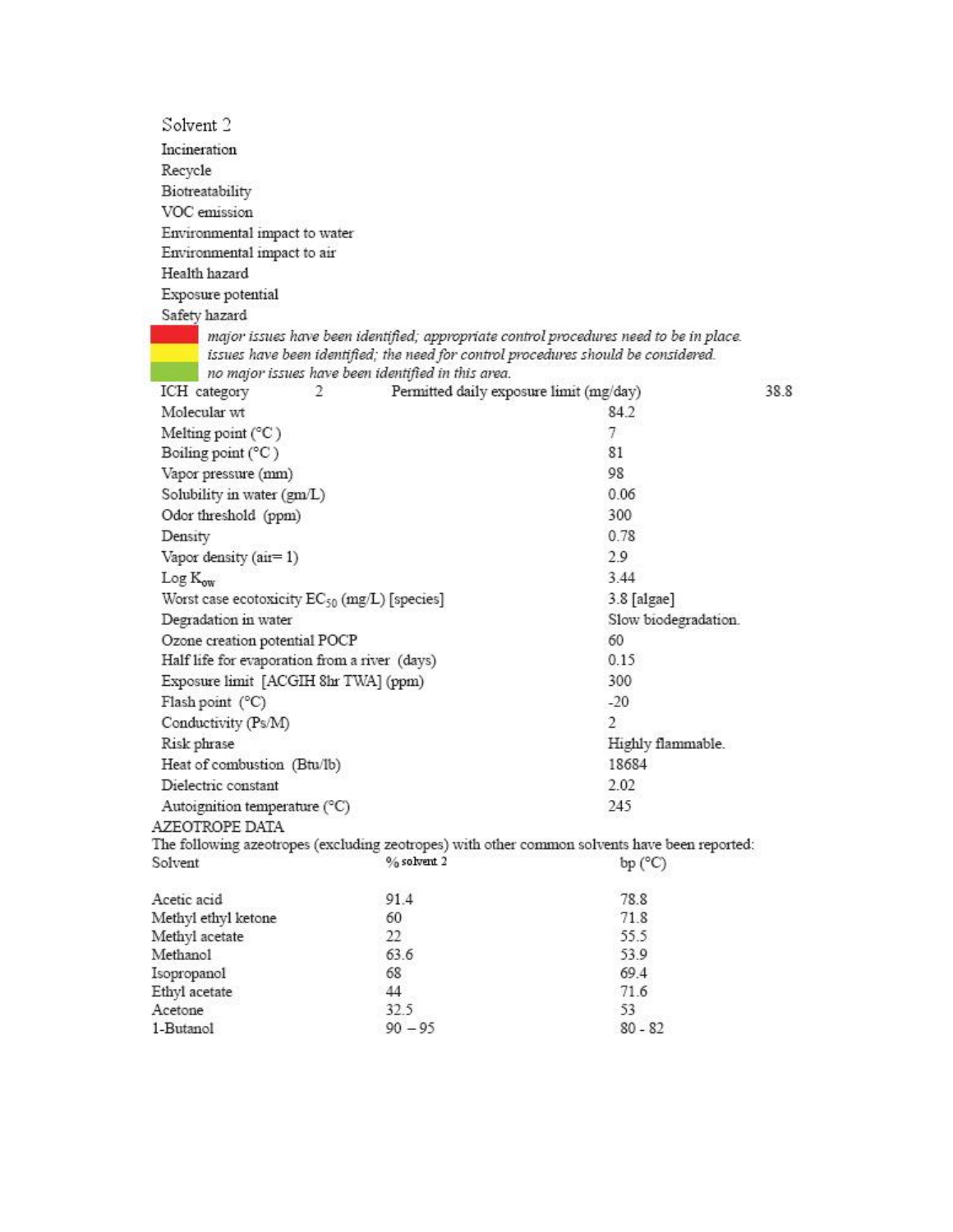## Acetic acid

Incineration Recycle Biotreatability VOC emission Environmental impact to water Environmental impact to air Health hazard Exposure potential Safety hazard

Water miscible and low heat of combustion. Water miscible, many azeotropes.

major issues have been identified; appropriate control procedures need to be in place. issues have been identified; the need for control procedures should be considered. no major issues have been identified in this area.

| ICH category<br>Molecular wt                      | 3 | Permitted daily exposure limit (mg/day) |                                                                                         | > 50 |  |  |
|---------------------------------------------------|---|-----------------------------------------|-----------------------------------------------------------------------------------------|------|--|--|
|                                                   |   |                                         | 60.05                                                                                   |      |  |  |
| Melting point $(^{\circ}C)$                       |   |                                         | 17                                                                                      |      |  |  |
| Boiling point (°C)                                |   |                                         | 118                                                                                     |      |  |  |
| Vapor pressure (mm)                               |   |                                         | 15.5                                                                                    |      |  |  |
| Solubility in water (gm/L)                        |   |                                         | Miscible.                                                                               |      |  |  |
| Odor threshold (ppm)                              |   |                                         | $0.1 - 0.2$                                                                             |      |  |  |
| Density                                           |   |                                         | 1.05                                                                                    |      |  |  |
| Vapor density $(a\dot{x} = 1)$                    |   |                                         | 2.07                                                                                    |      |  |  |
| Log K <sub>ow</sub>                               |   |                                         | $-0.17$                                                                                 |      |  |  |
| Worst case ecotoxicity $EC_{50}$ (mg/L) [species] |   |                                         | 47 [daphnia]                                                                            |      |  |  |
| Degradation in water                              |   |                                         | Biodegradable.                                                                          |      |  |  |
| Ozone creation potential POCP                     |   |                                         | 16                                                                                      |      |  |  |
| Half life for evaporation from a river (days)     |   |                                         | Very slow                                                                               |      |  |  |
| Exposure limit [ ACGIH 8hr TWA ] (ppm)            |   |                                         | 10                                                                                      |      |  |  |
| Flash point (°C)                                  |   |                                         | 39                                                                                      |      |  |  |
| Conductivity (Ps/M)                               |   |                                         | 1120000                                                                                 |      |  |  |
| Risk phrase(s)                                    |   |                                         | Flammable. Causes severe bums.                                                          |      |  |  |
| Heat of combustion (Btu/lb)                       |   |                                         | 5645                                                                                    |      |  |  |
| Dielectric constant                               |   |                                         | 6.2                                                                                     |      |  |  |
| Autoignition temperature (°C)<br>AZEOTROPE DATA   |   |                                         | 426                                                                                     |      |  |  |
|                                                   |   |                                         | The following azeotropes (excluding zeotropes ) with other solvents have been reported: |      |  |  |
| Solvent                                           |   | % acetic acid                           | $bp(^{\circ}C)$                                                                         |      |  |  |
| Cyclohexane                                       |   | 9.6                                     | 78.8                                                                                    |      |  |  |
| Dioxane                                           |   | 77                                      | 119.5                                                                                   |      |  |  |
| Ethyl benzene                                     |   | 66                                      | 114.6                                                                                   |      |  |  |
| Heptane                                           |   | 33                                      | 91.7                                                                                    |      |  |  |
| Hexane                                            |   | 6                                       | 68.5                                                                                    |      |  |  |
| Nitroethane                                       |   | 30                                      | 112.4                                                                                   |      |  |  |
| Pyridine                                          |   | 51                                      | 138.1                                                                                   |      |  |  |
| Toluene                                           |   | 28                                      | 100.6                                                                                   |      |  |  |
| Triethylamine                                     |   | 67                                      | 163                                                                                     |      |  |  |
| Xylene                                            |   | 72                                      | 115.3                                                                                   |      |  |  |